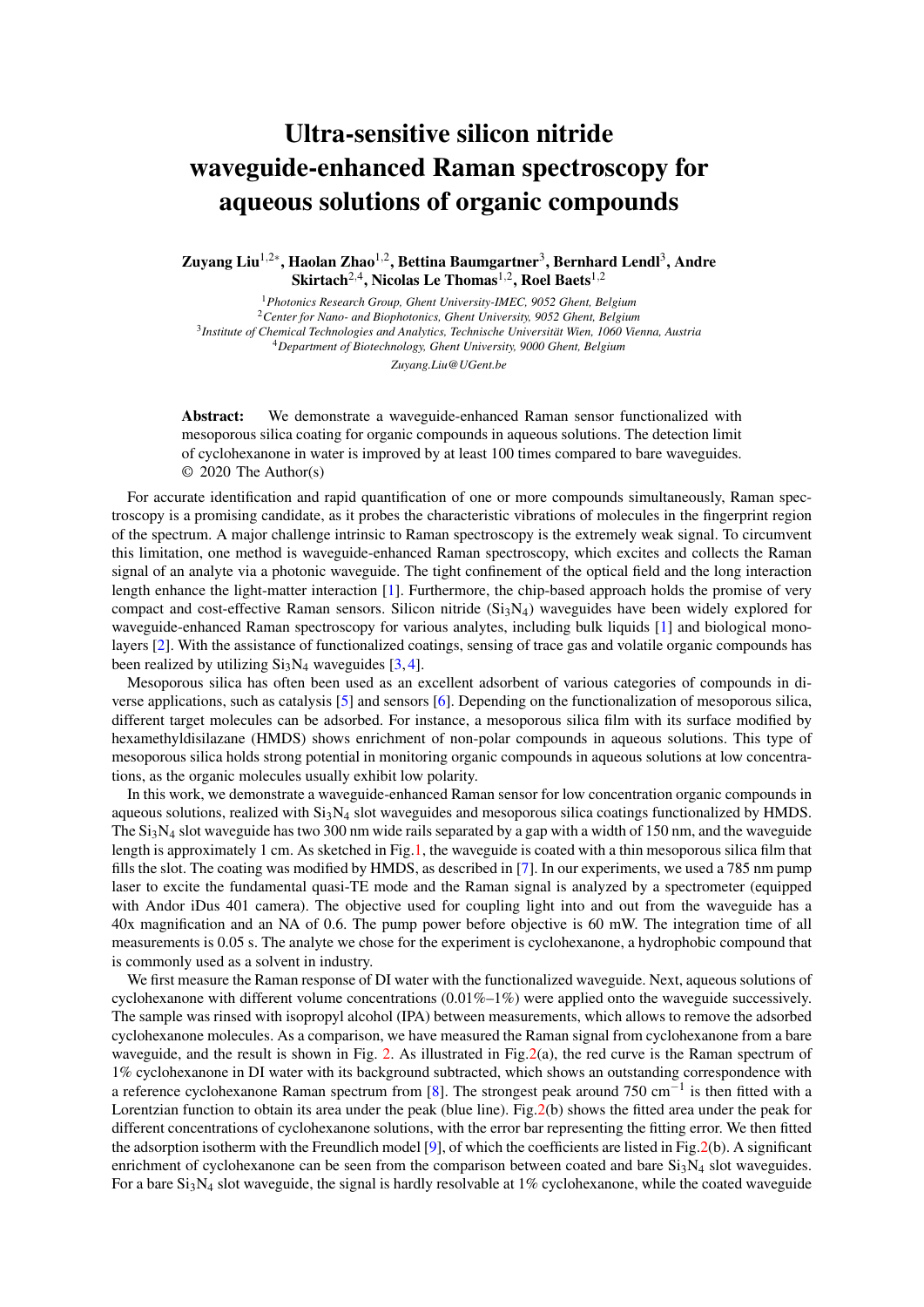

<span id="page-1-6"></span>Fig. 1. (a) Cross-section of the functionalized  $Si<sub>3</sub>N<sub>4</sub>$  slot waveguide. (b) Experiment setup.

generated obvious signal at 0.01%. Therefore, the detection limit of cyclohexanone in water is improved by at least 100 times. From the fitted Freundlich model of the coated waveguide - and taking into account noise - we estimate that the detection limit can be improved by 10000 times. The dramatic improvement is mainly due to the strongly nonlinear nature of the Freundlich curve.



<span id="page-1-8"></span>Fig. 2. (a) Red curve: Raman spectrum of 1% cyclohexanone after subtraction of Raman background. Blue curce: Lorentzian fitting of the peak around  $750 \text{ cm}^{-1}$ . Green curve: reference spectrum of cyclohexanone [\[8\]](#page-1-9). (b) Fitted area under peak of different applied concentrations of cyclohexanone, on coated and bare  $Si_3N_4$  slot waveguides. The result of coated waveguide is fitted with Freundlich model of adsorption.

In conclusion, by utilizing mesoporous silica for waveguide-enhanced Raman spectroscopy, we improved the detection limit of cyclohexanone in aqueous solution by at least 100 times (demonstrated), and potentially 10000 times (estimated). This ultra-sensitive Raman sensor brings us one step closer to the monitoring of organic compounds in aqueous solutions in industrially and environmentally relevant concentrations.

## <span id="page-1-0"></span>References

- 1. A. Dhakal, A. Z. Subramanian, P. Wuytens, F. Peyskens, N. Le Thomas, and R. Baets, Opt. Lett. 39, 4025– 4028 (2014).
- <span id="page-1-1"></span>2. A. Dhakal, P. C. Wuytens, F. Peyskens, K. Jans, N. Le Thomas, and R. Baets, ACS Photonics 3, 2141–2149 (2016).
- <span id="page-1-2"></span>3. S. Holmstrom, T. Stievater, D. Kozak, M. Pruessner, N. Tyndall, W. Rabinovich, R. McGill, and J. Khurgin, Optica 3, 891–896 (2016).
- <span id="page-1-3"></span>4. H. Zhao, A. Raza, B. Baumgartner, S. Clemmen, B. Lendl, A. Skirtach, and R. Baets, in *Conference on Lasers and Electro-Optics*, OSA Technical Digest (Optical Society of America, 2019), paper STh1F.7.
- <span id="page-1-4"></span>5. J. H. Clark, D. J. Macquarrie, and S. Tavener, Dalt. Trans. 0, 4297–4309 (2006).
- <span id="page-1-5"></span>6. B. J. Melde, B. J. Johnson, and P. T. Charles, Sensors 8, 5202–5228 (2008).
- <span id="page-1-7"></span>7. B. Baumgartner, J. Hayden, A. Schwaighofer, and B. Lendl, ACS Appl. Nano Mater. 1, 7083–7091 (2018).
- <span id="page-1-9"></span>8. Bio-Rad Laboratories, Inc. SpectraBase (2019)
- <span id="page-1-10"></span>9. Y. S. Ho, Carbon 42, 2115–2116 (2004).